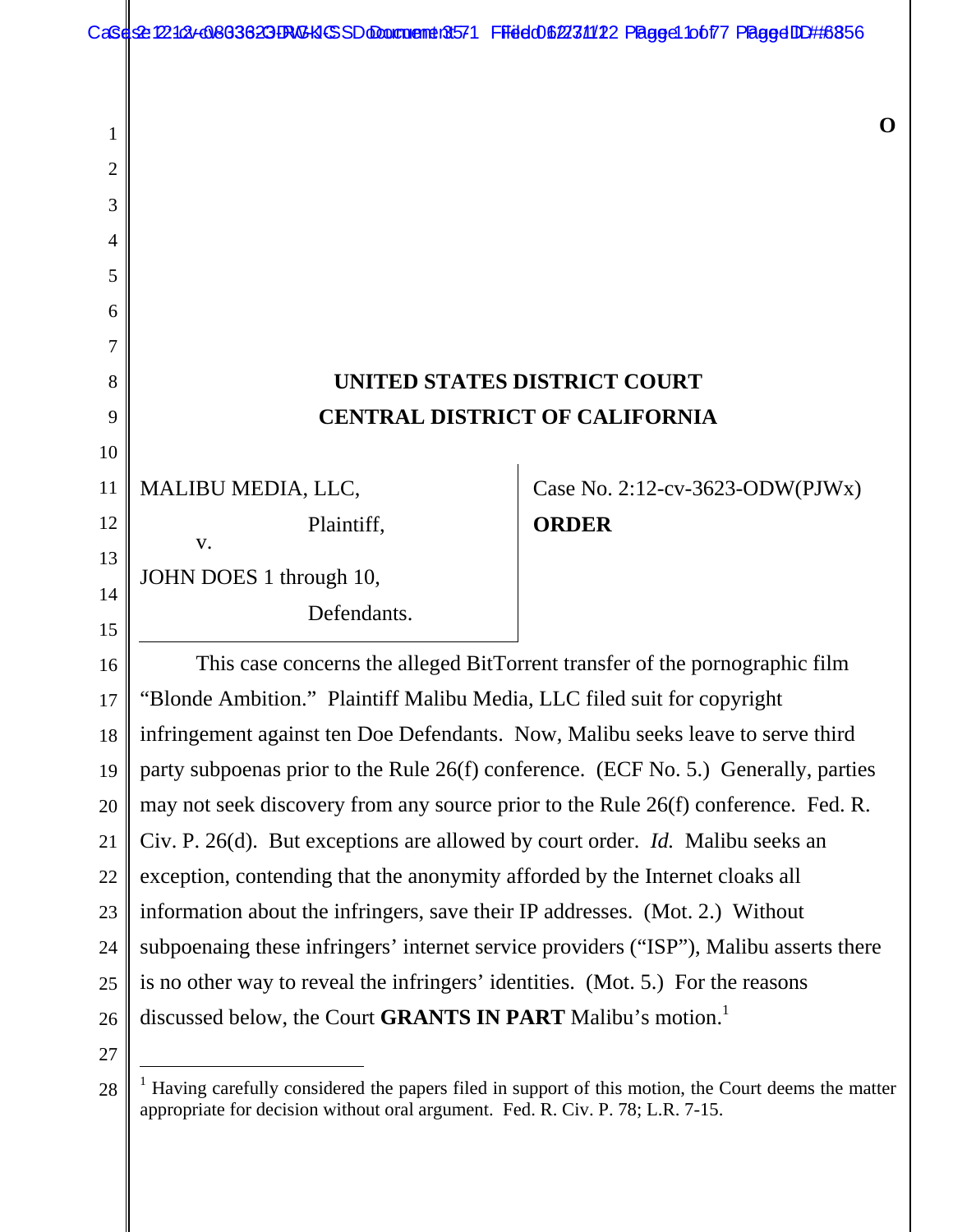# **I. BACKGROUND**

The BitTorrent protocol allows users to transfer files over the Internet. Like other file-sharing technology, BitTorrent may be used to legally upload or download computer files—and it may also be used to pirate copyrighted software, movies, music, and anything else that may exist on computer-readable media. But unlike other file-sharing technology, where users connect to each other or to a central repository to transfer files, files shared via BitTorrent exist in a swarm, with pieces of the whole file distributed among the users.

1

2

3

4

5

6

7

8

9

10

11

12

13

14

15

16

17

18

19

20

21

22

23

24

25

26

27

28

The following example illustrates this technology:

- The original user posts a 100MB movie file on a BitTorrent tracker website. The file exists only on that user's computer—the file is not uploaded to the tracker website;
	- Other users discover this movie file through the tracker website and log onto the BitTorrent swarm to download this file;
	- On the original user's computer, BitTorrent software divides the 100MB movie file into 10,000 pieces, each representing a 10kB chunk;
- As downloaders log onto the BitTorrent swarm, these 10kB pieces are randomly distributed—the first piece to the first downloader, the fifth piece to the second downloader, etc.;
	- After the initial pieces are transferred, additional pieces are randomly transferred to the downloaders—the first downloader may now have the first and 500th pieces; the second downloader may now have the second and 900th pieces, etc.;
- Once sufficient pieces have been distributed to downloaders in the swarm, the BitTorrent protocol will automatically transfer pieces between downloaders the first downloader may receive the 900th piece from the second downloader, the second downloader may receive the first piece from the first downloader, etc.;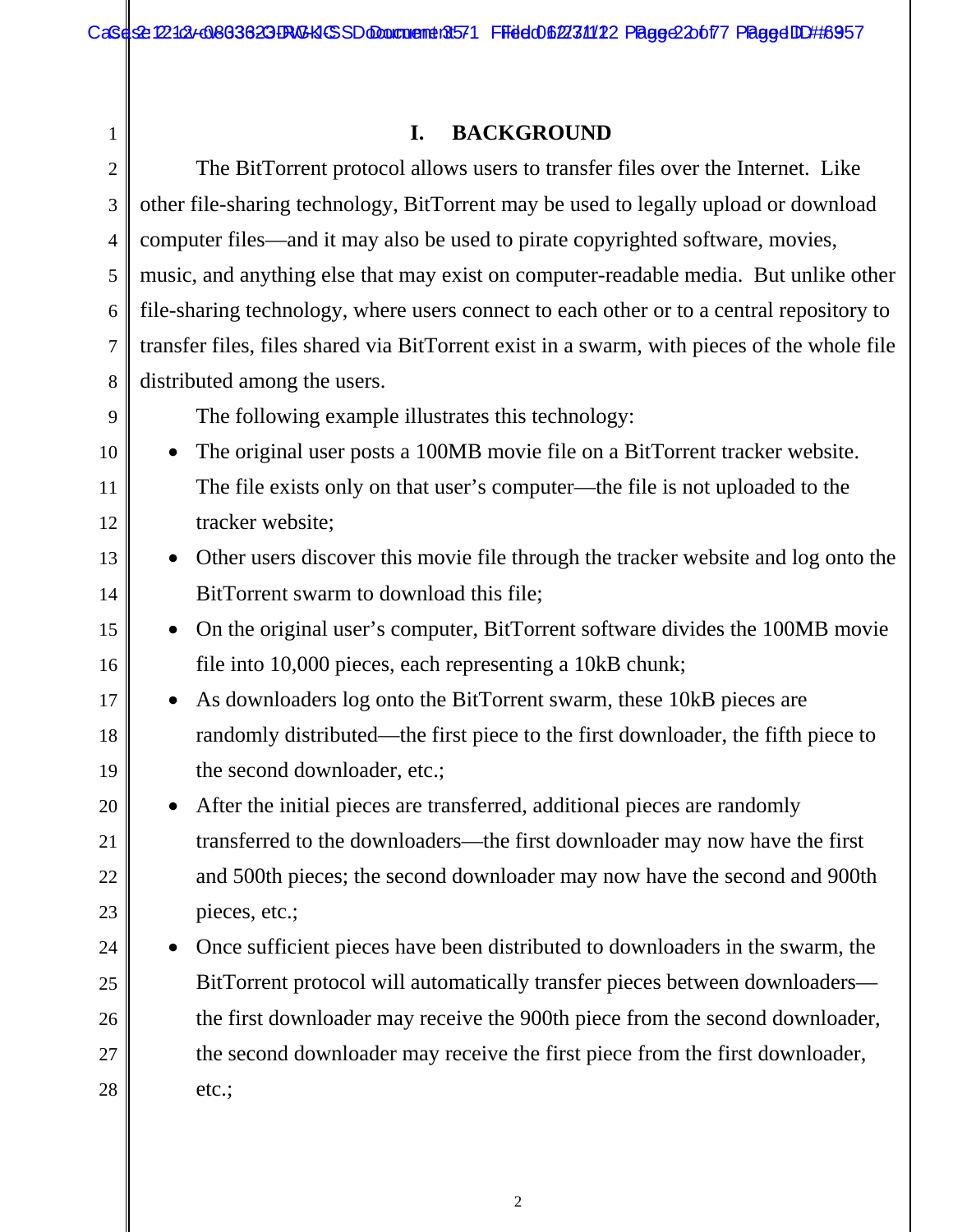- The BitTorrent swarm becomes larger as more users log on and more pieces are distributed;
- Once every piece of the original file has been uploaded to the collective swarm, the original uploader may log off—the entire movie exists in pieces in the swarm;
- When a downloader has received all 10,000 pieces of the 100MB movie file, his BitTorrent software reassembles the pieces to reconstruct the original file on his computer;
- These completed downloaders may then log off, or may remain online to continue seeding the pieces of the file to other downloaders.

There are several nuances about the BitTorrent protocol. First, every participant may upload and download pieces of the file. Second, these individual pieces are useless until a user has all of them; the user cannot reassemble the original file with even 99% of the pieces. Third, a user may log on and download just one piece (e.g., a 10kb piece) of the file and then log off, waiting to download the other pieces later or discarding the downloaded piece. Fourth, a user may restrict his BitTorrent software to only download pieces, and not upload.

18 19 20 21 22 23 24 When Malibu discovered that its film was being pirated via BitTorrent, it hired IPP, Limited to investigate. (Fieser Decl. ¶ 11.) IPP logged onto the BitTorrent swarm for the film and downloaded various pieces of the movie file from the Defendants. (*Id.* 17–19.) These pieces, when reassembled with other pieces, result in the copyrighted film. (*Id.* ¶ 20–21.) By this investigation, IPP discovered the IP addresses of the 10 Doe Defendants, along with the date and time of the alleged infringing activity. (*Id.* ¶ 22.)

25 26  $///$ / / /

1

2

3

4

5

6

7

8

9

10

11

12

13

14

15

16

17

- 27  $//$
- 28 / / /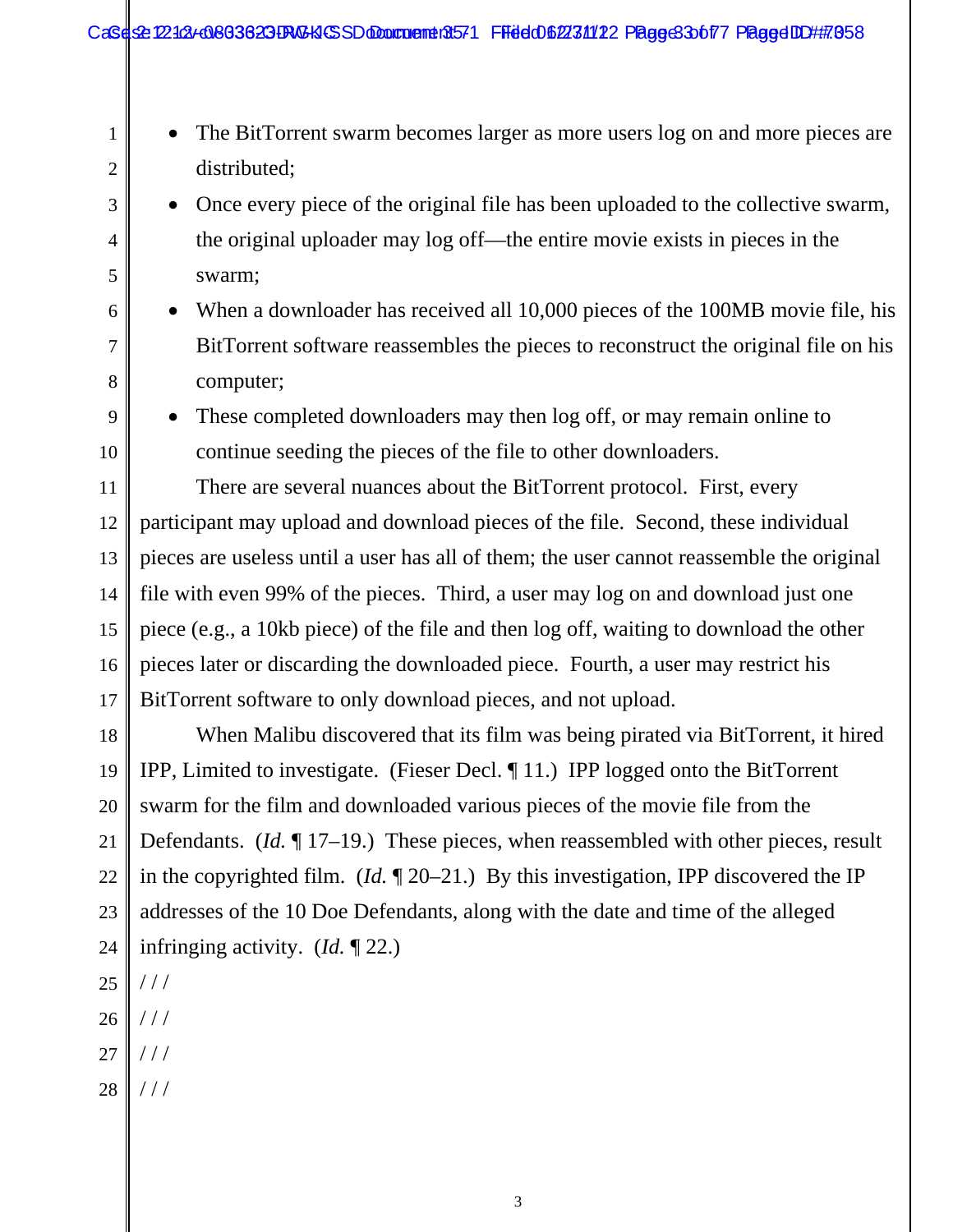#### **II. DISCUSSION**

Malibu asks the Court to subpoena the ISPs owning these 10 IP addresses, to uncover their subscriber logs to identify the names and addresses of the 10 Doe Defendants.

### **A. Third party subpoenas**

1

2

3

4

5

6

7

8

9

In lawsuits against Doe defendants, the plaintiff should ordinarily be allowed discovery to uncover their identities. *Gillespie v. Civiletti*, 629 F.2d 637, 642 (9th Cir. 1980). But discovery may be denied if it is (1) clear that discovery would not uncover the identities, or (2) that the complaint would be dismissed on other grounds. *Id.* 

10 11 12 13 14 15 16 17 18 Under the first condition, Malibu represents that these ISP subscriber logs will lead to the individual infringers. (Mot. 5.) Assuming that is true, the subscriber may not be the actual infringer. For instance, a person may be the subscriber, but his roommate is the actual infringer. And the subscriber may have his home network configured to allow visitors, including strangers, to access the Internet—and use BitTorrent. Further, the subscriber may be a business (e.g., a coffee shop), and Internet access may be open to all employees and customers. In some situations, the identity of the subscriber may yield the identity of the infringer; in others, the infringer may never be known.

19 20 21 22 23 24 Although the Court is inclined to allow Malibu to conduct this discovery, the potential for abuse is very high. The infringed work is a pornographic film. To save himself from embarrassment, even if he is not the infringer, the subscriber will very likely pay the settlement price. And if the subscriber is a business, it will likely pay the settlement to save itself from the hassle and cost of complying with discovery even though one of its customers or employees is the actual infringer.

- 25 26  $//$ / / /
- 27  $//$
- 28 / / /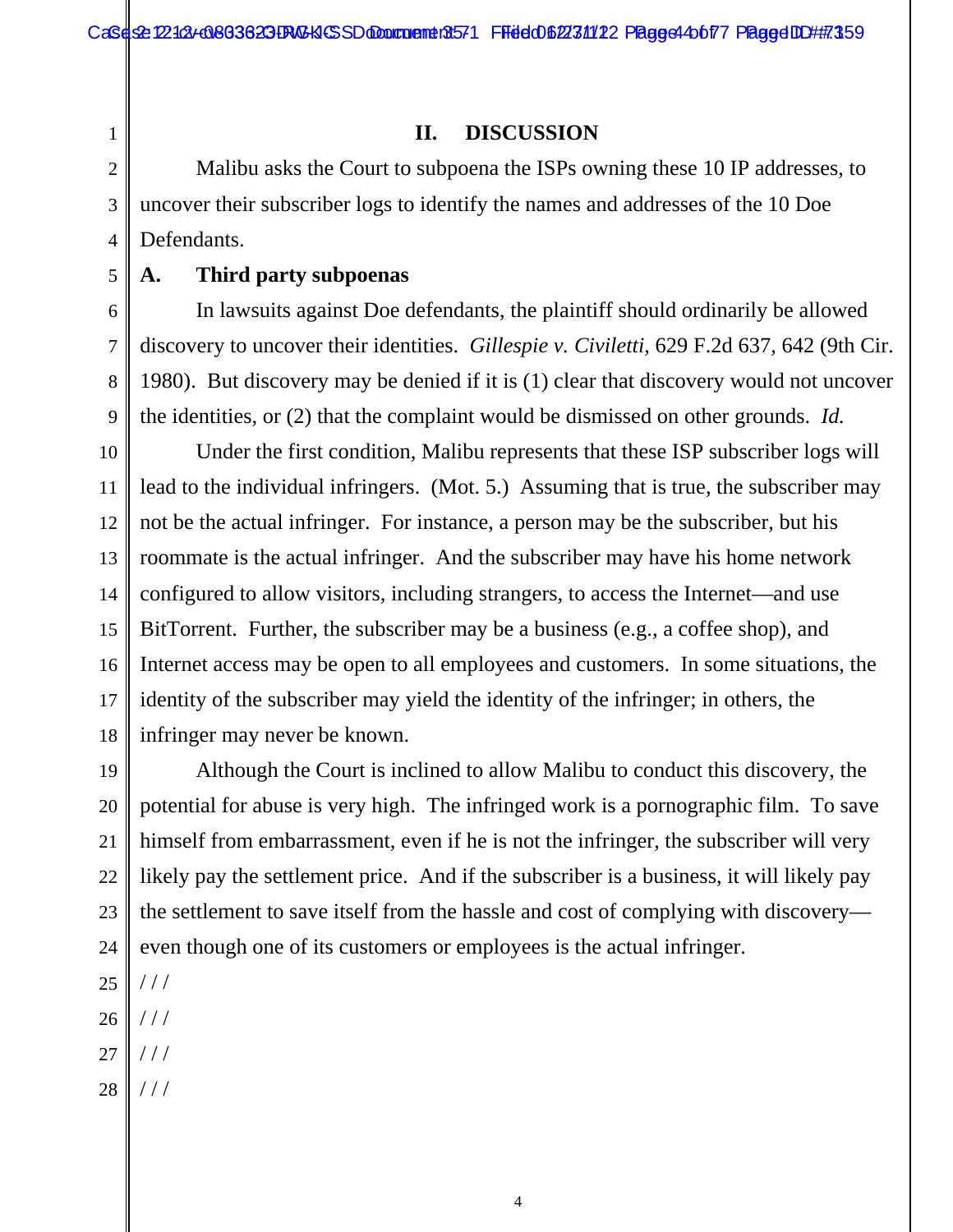1 2 3 4 5 6 7 8 9 10 11 12 13 As for the second *Gillespie* condition, Malibu has not shown sufficient facts to show that the complaint should not be dismissed. Malibu avers that the 10 Doe Defendants have each connected to the IPP server to "transmit a full copy, or a portion thereof" of "Blonde Ambition." (Compl. ¶ 40.) But Malibu does not show which Doe Defendants transmitted a full copy, and which transmitted just one piece of the file. As noted above, individual BitTorrent file pieces are worthless—by themselves they can never be reconstructed into the original file. Nor do the individual file pieces resemble a partial movie clip: if a 10-minute movie file was split into 60 pieces by BitTorrent, the resulting pieces are not playable 10-second clips of the movie. If it is the case that a Doe Defendant logged onto the BitTorrent swarm, downloaded and then uploaded a single piece to the IPP server, and then logged off, all he has done is transmit an unusable fragment of the copyrighted work. Without the remaining pieces, this Doe Defendant cannot do anything with this scrap of data.

14 15 16 17 18 At this stage, the Court declines to opine whether transmitting pieces of a copyrighted work using BitTorrent, without transmitting all of the pieces, constitutes copyright infringement. But the Court notes that Malibu's case is weak if all it can prove is that the Doe Defendants transmitted only part of all the BitTorrent pieces of the copyrighted work.

19 20 21 22 In sum, the Court finds that privacy concerns are balanced with the need for discovery by allowing Malibu to subpoena the ISP for John Doe 1. Though Malibu now has the keys to discovery, the Court warns Malibu that any abuses will be severely punished.

# **B. Defendants are improperly joined**

23

24 25 26 27 28 Malibu offers no evidence justifying the joinder of the Doe Defendants. According to Malibu, these 10 Doe Defendants connected to the IPP server on different dates and times, and from different locations. (Compl. Ex. A.) The loose proximity of the alleged infringments (March 5, 2012–April 12, 2012) does not show that these Defendants participated in the same swarm. As discussed above, a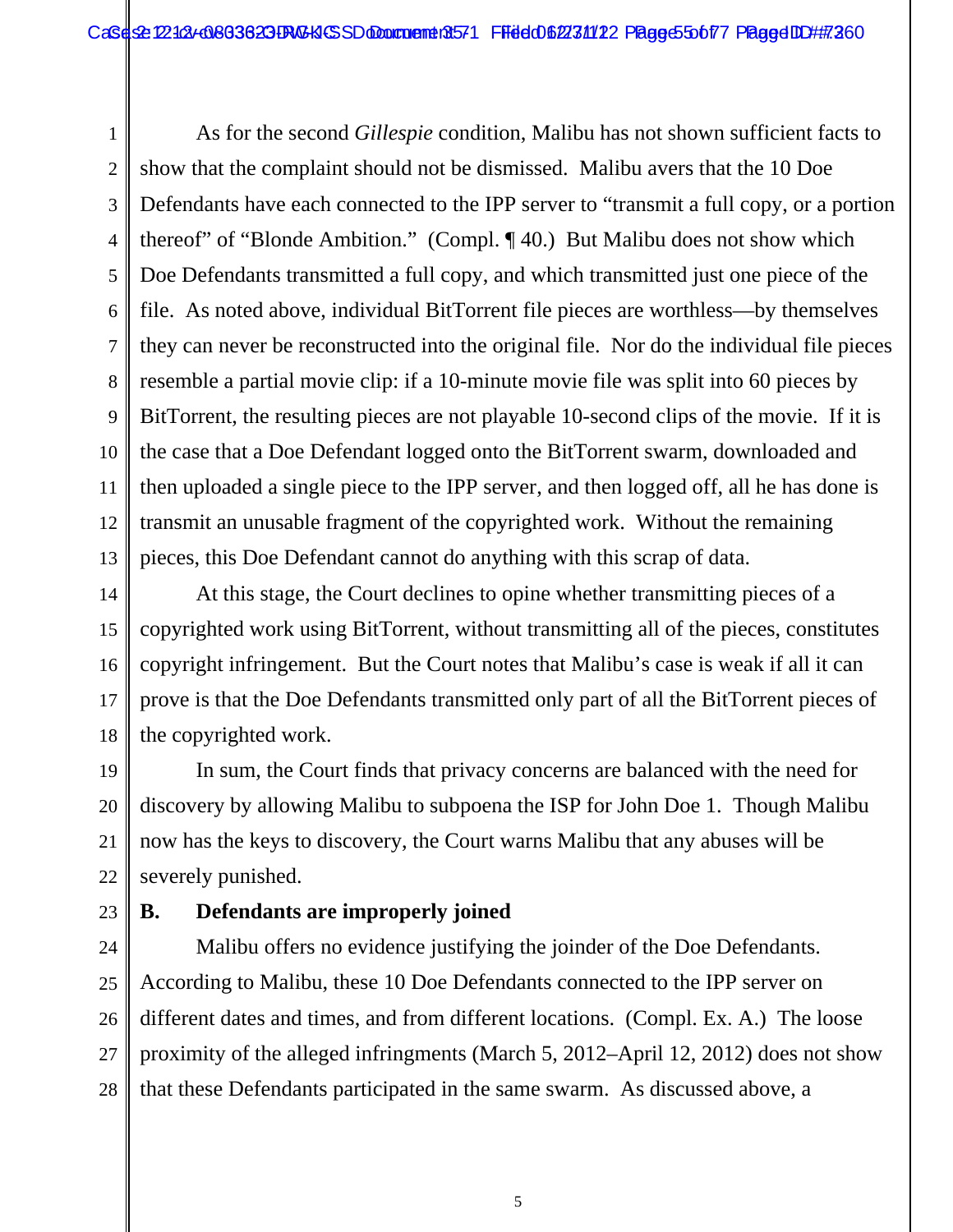1 2 3 4 downloader may log off at any time, including before receiving all the pieces of the copyrighted work. Without evidence that these Does acted in concert, joinder is improper––the Doe Defendants should be severed and dismissed under Federal Rule of Civil Procedure 21.

# **C. The economics of pornographic copyright lawsuits**

6 7 8 9 10 12 13 14 15 16 17 The Court is familiar with lawsuits like this one. *AF Holdings LLC v. Does 1- 1058*, No. 1:12-cv-48(BAH) (D.D.C. filed January 11, 2012); *Discount Video Center, Inc. v. Does 1-5041*, No. C11-2694CW(PSG) (N.D. Cal. filed June 3, 2011); *K-Beech, Inc. v. John Does 1-85*, No. 3:11cv469-JAG (E.D. Va. filed July 21, 2011). These lawsuits run a common theme: plaintiff owns a copyright to a pornographic movie; plaintiff sues numerous John Does in a single action for using BitTorrent to pirate the movie; plaintiff subpoenas the ISPs to obtain the identities of these Does; if successful, plaintiff will send out demand letters to the Does; because of embarrassment, many Does will send back a nuisance-value check to the plaintiff. The cost to the plaintiff: a single filing fee, a bit of discovery, and stamps. The rewards: potentially hundreds of thousands of dollars. Rarely do these cases reach the merits.

18 19 20 21 22 23 24 The federal courts are not cogs in a plaintiff's copyright-enforcement business model. The Court will not idly watch what is essentially an extortion scheme, for a case that plaintiff has no intention of bringing to trial. By requiring Malibu to file separate lawsuits for each of the Doe Defendants, Malibu will have to expend additional resources to obtain a nuisance-value settlement—making this type of litigation less profitable. If Malibu desires to vindicate its copyright rights, it must do it the old-fashioned way and earn it.

25 26  $//$ / / /

5

11

- 27  $//$
- 28 / / /